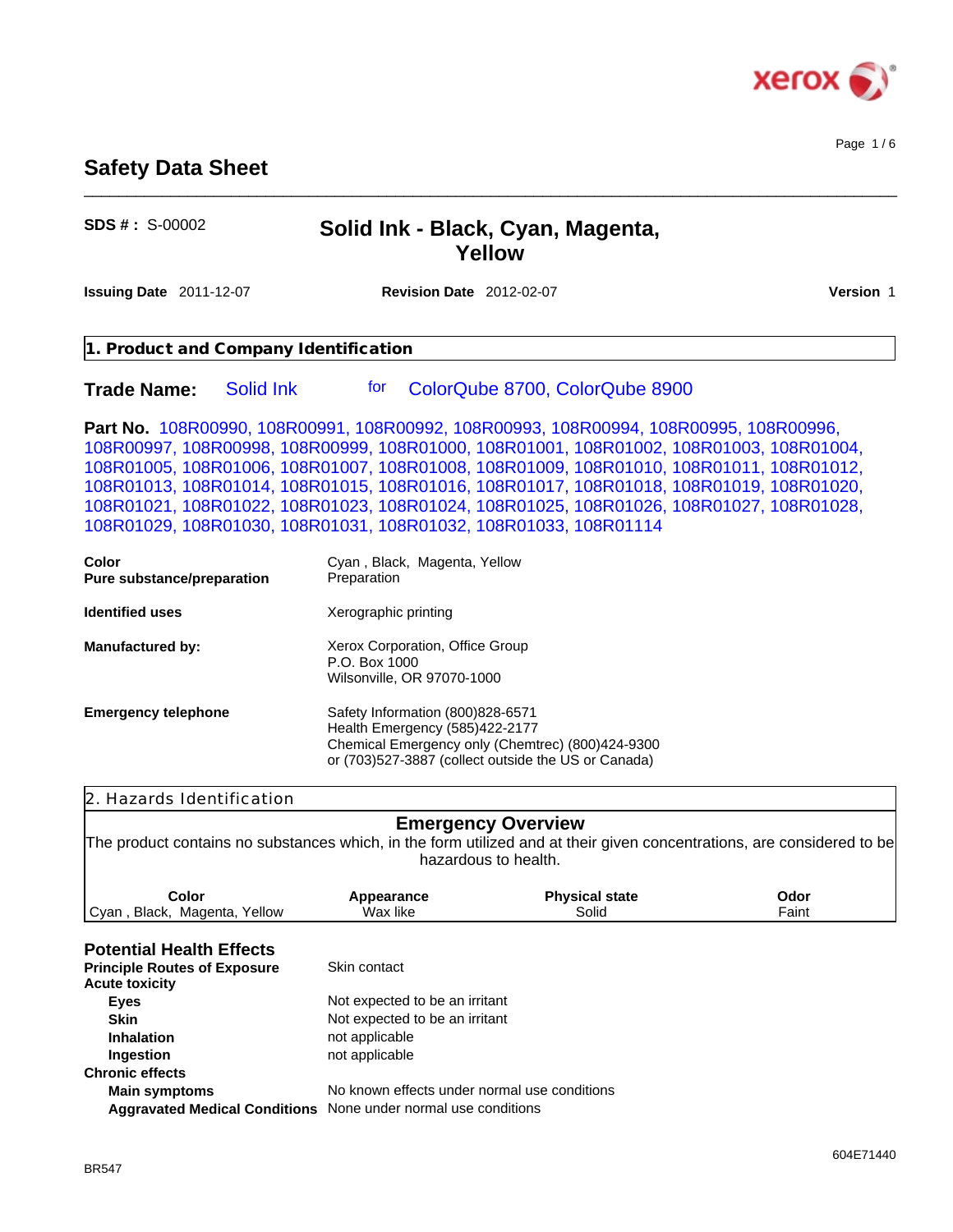

# \_\_\_\_\_\_\_\_\_\_\_\_\_\_\_\_\_\_\_\_\_\_\_\_\_\_\_\_\_\_\_\_\_\_\_\_\_\_\_\_\_\_\_\_\_\_\_\_\_\_\_\_\_\_\_\_\_\_\_\_\_\_\_\_\_\_\_\_\_\_\_\_\_\_\_\_\_\_\_\_\_\_\_\_\_\_\_\_\_\_\_\_\_\_ **SDS # :** S-00002 **Solid Ink - Black, Cyan, Magenta, Yellow** Page 2 / 6

**Environmental hazard** See Section 12 for additional Ecological Information.

**Risk Phrases**

None required

## 3. Composition/Information on Ingredients

| <b>Chemical Name</b>             | <b>CAS-No</b> | Weight %  |
|----------------------------------|---------------|-----------|
| Polvethylene & Fatty amide waxes | Proprietarv   | 50-60     |
| Resin                            | Proprietarv   | $10 - 20$ |
| Dves                             | Proprietarv   | 53        |

| 4. First Aid Measures             |                                                                                                                                          |  |
|-----------------------------------|------------------------------------------------------------------------------------------------------------------------------------------|--|
| <b>General advice</b>             | When symptoms persist or in all cases of doubt seek medical advice. Show this material<br>safety data sheet to the doctor in attendance. |  |
| Eye contact                       | Not an expected route of exposure, Wash off with plenty of water                                                                         |  |
| <b>Skin contact</b>               | Wash off with warm water and soap                                                                                                        |  |
| <b>Inhalation</b>                 | not applicable                                                                                                                           |  |
| Ingestion                         | Not applicable                                                                                                                           |  |
| Notes to physician                | Treat symptomatically                                                                                                                    |  |
| <b>Protection of first-aiders</b> | No special protective equipment required.                                                                                                |  |

# 5. Fire-Fighting Measures

| <b>Flammable properties</b>             | Combustible material: may burn but does not ignite readily. |
|-----------------------------------------|-------------------------------------------------------------|
| <b>Flash point</b><br><b>Method</b>     | $>$ °C $/$ $>$ °F<br>Pensky-Martens closed tester           |
| Suitable extinguishing media            | Dry powder, Carbon dioxide (CO <sub>2</sub> ), Halons       |
| Unsuitable extinguishing media          | No information available                                    |
| <b>Hazardous combustion products</b>    | May emit toxic fumes under fire conditions                  |
| <b>Explosion Data</b>                   |                                                             |
| <b>Sensitivity to Mechanical Impact</b> | Not impact sensitive                                        |
| <b>Sensitivity to Static Discharge</b>  | Not sensitive.                                              |

**Specific hazards arising from the chemical** No information available.

### **Protective Equipment and Precautions for Firefighters**

As in any fire, wear self-contained breathing apparatus pressure-demand, MSHA/NIOSH (approved or equivalent) and full protective gear.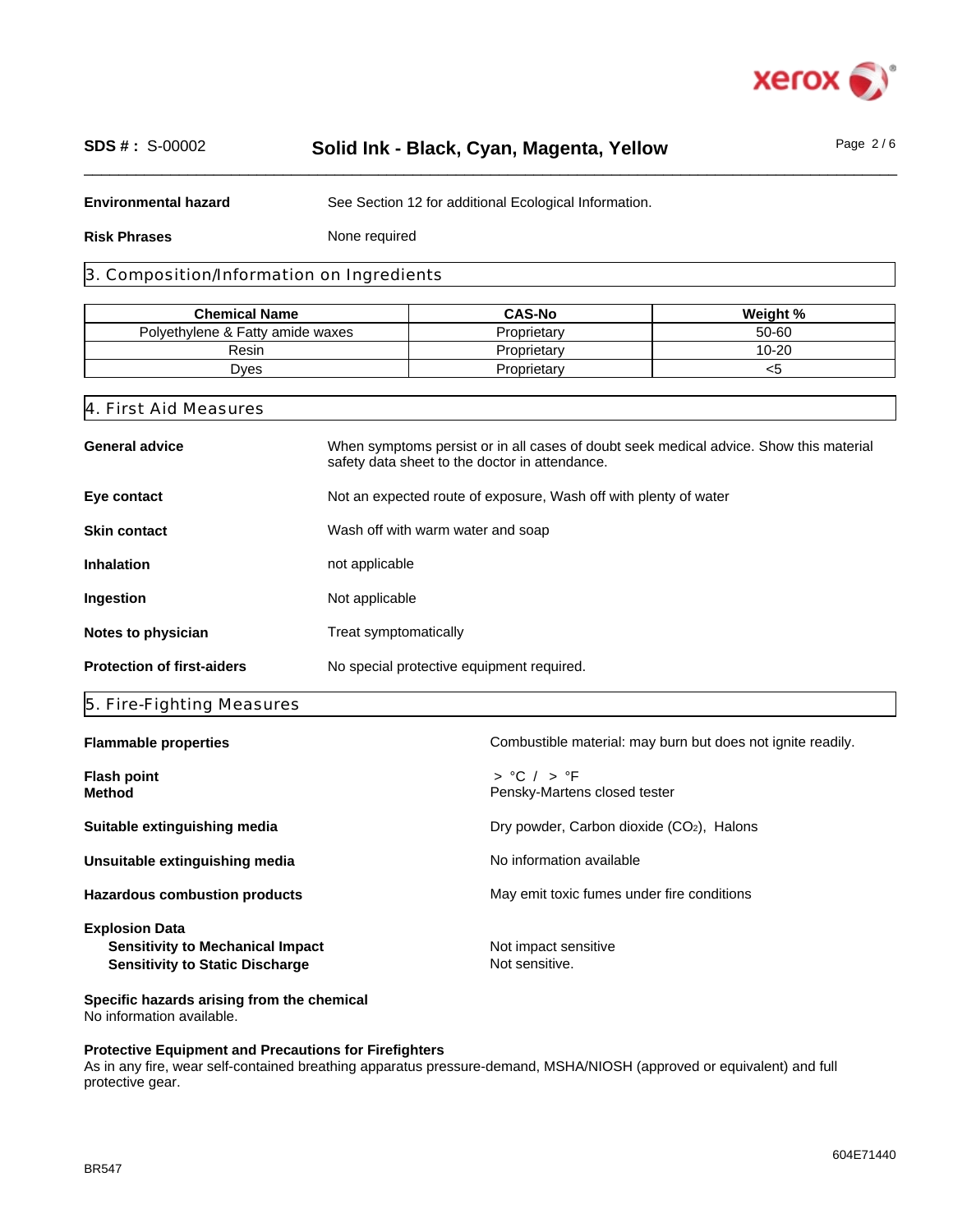

# \_\_\_\_\_\_\_\_\_\_\_\_\_\_\_\_\_\_\_\_\_\_\_\_\_\_\_\_\_\_\_\_\_\_\_\_\_\_\_\_\_\_\_\_\_\_\_\_\_\_\_\_\_\_\_\_\_\_\_\_\_\_\_\_\_\_\_\_\_\_\_\_\_\_\_\_\_\_\_\_\_\_\_\_\_\_\_\_\_\_\_\_\_\_ **SDS # :** S-00002 Page 3 / 6 **Solid Ink - Black, Cyan, Magenta, Yellow**

| Page |  | F |
|------|--|---|

| <b>NFPA 704</b><br><b>Health Hazard</b><br>Ω    | <b>Flammability</b><br>0 | <b>Stability</b><br>$\mathbf{O}$                                      | <b>Special hazard</b><br>None |  |  |
|-------------------------------------------------|--------------------------|-----------------------------------------------------------------------|-------------------------------|--|--|
| 6. Accidental Release Measures                  |                          |                                                                       |                               |  |  |
| <b>Personal Precautions</b>                     | None required.           |                                                                       |                               |  |  |
| <b>Environmental Precautions</b>                |                          | Refer to protective measures listed in Sections 7 and 8.              |                               |  |  |
| <b>Methods for containment</b>                  |                          | not applicable                                                        |                               |  |  |
| Methods for cleaning up                         |                          | Pick up and transfer to properly labeled containers.                  |                               |  |  |
| <b>Other Information</b>                        |                          | See Section 12 for additional information.                            |                               |  |  |
| 7. Handling and Storage                         |                          |                                                                       |                               |  |  |
| Advice on safe handling                         |                          | Handle in accordance with good industrial hygiene and safety practice |                               |  |  |
| <b>Technical measures/Storage</b><br>conditions |                          | Keep tightly closed in a dry and cool place                           |                               |  |  |
| Hygiene measures                                |                          | None under normal use condtions                                       |                               |  |  |

# 8. Exposure Controls/Personal Protection

## **Exposure guidelines**

**Product information**

### **Other Information**

No hazardous exposure expected under normal use conditions.

## **Biological standards**

No information available

## **Occupational Exposure Controls**

**Engineering measures** None under normal use conditions.

# **Personal Protective Equipment**

| <b>Consumer use</b>           | These recommendations apply to the product as supplied |  |
|-------------------------------|--------------------------------------------------------|--|
| <b>Respiratory protection</b> | No special protective equipment required.              |  |
| <b>Eye/Face protection</b>    | No special protective equipment required.              |  |
| Skin and body protection      | No special protective equipment required.              |  |
| <b>Hand protection</b>        | No special protective equipment required               |  |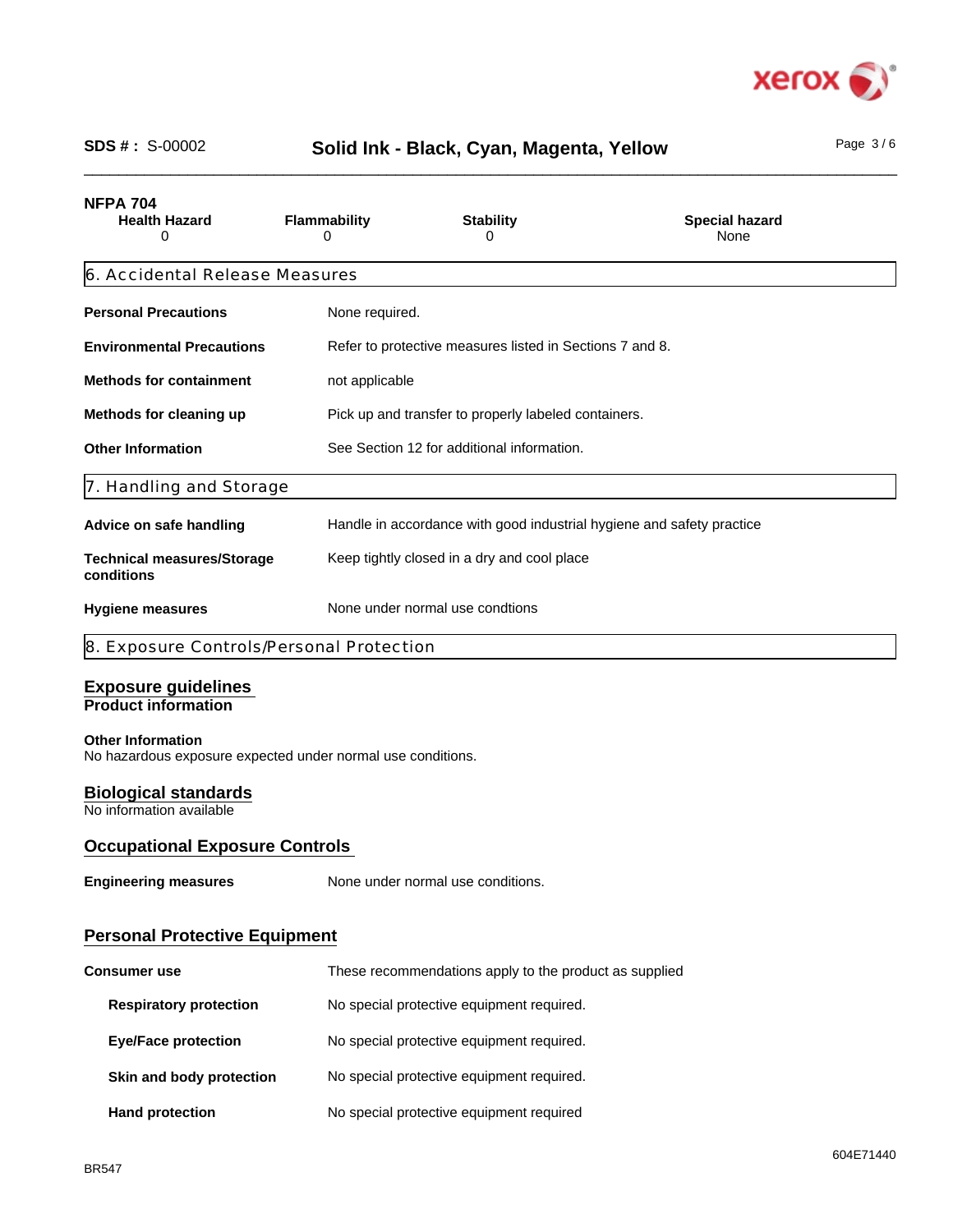

## 9. Physical and Chemical Properties

| Appearance<br><b>Odor threshold</b><br>рH<br><b>Flash point</b><br><b>Boiling</b><br>point/range<br>Autoignition<br>temperature                                                                                             | Wax like<br>No information available<br>not applicable<br>$>$ °C / $>$ °F<br>not applicable<br>not applicable |                                                                                                                                                                  | Odor<br><b>Physical state</b><br>Color<br><b>Method</b><br><b>Softening point</b> | Faint<br>Solid<br>Cyan, Black, Magenta, Yellow<br>Pensky-Martens closed tester<br>Not applicable               |
|-----------------------------------------------------------------------------------------------------------------------------------------------------------------------------------------------------------------------------|---------------------------------------------------------------------------------------------------------------|------------------------------------------------------------------------------------------------------------------------------------------------------------------|-----------------------------------------------------------------------------------|----------------------------------------------------------------------------------------------------------------|
| <b>Flammability Limits in Air</b>                                                                                                                                                                                           |                                                                                                               | not applicable                                                                                                                                                   |                                                                                   |                                                                                                                |
| Vapor pressure<br>Vapor density<br><b>Water solubility</b><br><b>Viscosity</b><br><b>Partition coefficient</b><br><b>Evaporation rate</b><br><b>Melting point/range</b><br><b>Freezing point</b><br><b>Specific gravity</b> |                                                                                                               | not applicable<br>not applicable<br>Insoluble<br>not applicable<br>not applicable<br>not applicable<br>$\sim$ °C / $\sim$ °F<br>not applicable<br>$\sim$ @ .? °C |                                                                                   |                                                                                                                |
| 10. Stability and Reactivity                                                                                                                                                                                                |                                                                                                               |                                                                                                                                                                  |                                                                                   |                                                                                                                |
| <b>Reactivity</b>                                                                                                                                                                                                           |                                                                                                               | No dangerous reaction known under conditions of normal use                                                                                                       |                                                                                   |                                                                                                                |
| <b>Stability</b>                                                                                                                                                                                                            |                                                                                                               | Stable under normal conditions                                                                                                                                   |                                                                                   |                                                                                                                |
| Incompatible products                                                                                                                                                                                                       |                                                                                                               | None known                                                                                                                                                       |                                                                                   |                                                                                                                |
| <b>Conditions to Avoid</b>                                                                                                                                                                                                  |                                                                                                               | Temperatures above .? °C                                                                                                                                         |                                                                                   |                                                                                                                |
|                                                                                                                                                                                                                             |                                                                                                               |                                                                                                                                                                  |                                                                                   | Hazardous Decomposition Products Thermal decomposition can lead to release of toxic/corrosive gases and vapors |
| <b>Hazardous polymerization</b>                                                                                                                                                                                             |                                                                                                               | Hazardous polymerization does not occur                                                                                                                          |                                                                                   |                                                                                                                |
| <b>Hazardous reactions</b>                                                                                                                                                                                                  |                                                                                                               | None under normal processing.                                                                                                                                    |                                                                                   |                                                                                                                |

11. Toxicological Information

The toxicity information below is for the solid ink products and is based on studies conducted on each individual Xerox proprietary ingredient. Individual ingredient percent compositions in the ink products were considered in the final assessment.

## **Acute toxicity**

| Not expected to be an irritant |
|--------------------------------|
|                                |
|                                |
|                                |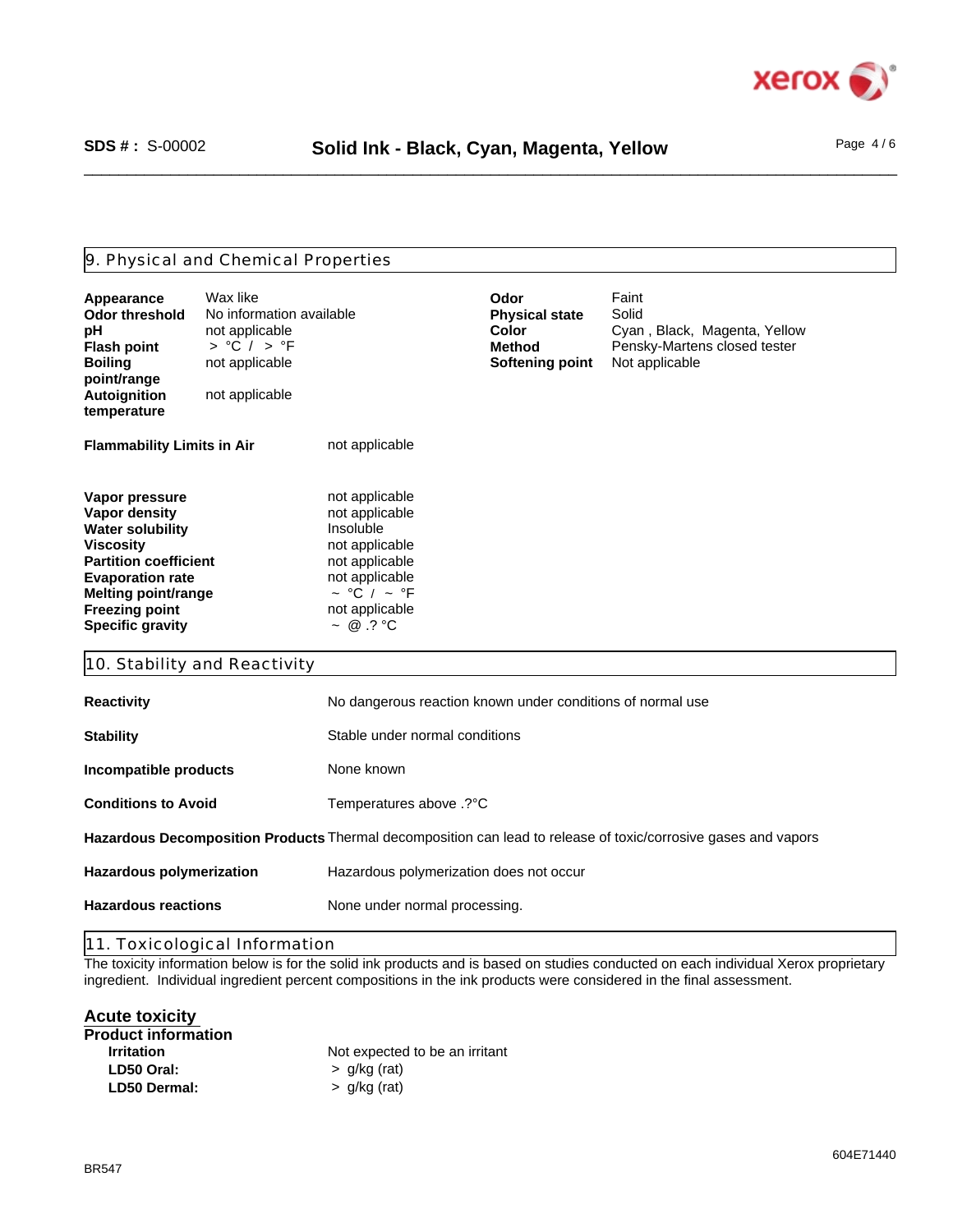

# SDS #: S-00002 **Solid Ink - Black, Cyan, Magenta, Yellow** Page 5/6

| <b>Eyes</b>                                                               | Not expected to be an irritant                                                                  |  |  |  |
|---------------------------------------------------------------------------|-------------------------------------------------------------------------------------------------|--|--|--|
| <b>Skin</b>                                                               | Not expected to be an irritant                                                                  |  |  |  |
| <b>Inhalation</b>                                                         | not applicable                                                                                  |  |  |  |
| Ingestion                                                                 | not applicable                                                                                  |  |  |  |
|                                                                           |                                                                                                 |  |  |  |
| <b>Chronic toxicity</b>                                                   |                                                                                                 |  |  |  |
| <b>Product information</b>                                                |                                                                                                 |  |  |  |
| <b>Main symptoms</b>                                                      | No known effects under normal use conditions                                                    |  |  |  |
|                                                                           | Aggravated Medical Conditions None under normal use conditions                                  |  |  |  |
| Carcinogenicity                                                           | Components not listed by IARC, NTP or OSHA.                                                     |  |  |  |
| <b>Other Information</b>                                                  |                                                                                                 |  |  |  |
| No hazardous exposure expected under normal use conditions.               |                                                                                                 |  |  |  |
| <b>Other toxic effects</b>                                                |                                                                                                 |  |  |  |
| <b>Product information</b>                                                |                                                                                                 |  |  |  |
| <b>Sensitization</b>                                                      | Not expected to be a sensitizer                                                                 |  |  |  |
| <b>Mutagenic effects</b>                                                  | Not expected to be mutagenic                                                                    |  |  |  |
| <b>Target organ effects</b>                                               | No information available.                                                                       |  |  |  |
|                                                                           |                                                                                                 |  |  |  |
| Other adverse effects                                                     | None known                                                                                      |  |  |  |
| <b>Aspiration Hazard</b>                                                  | not applicable                                                                                  |  |  |  |
|                                                                           |                                                                                                 |  |  |  |
|                                                                           |                                                                                                 |  |  |  |
| 12. Ecological Information                                                |                                                                                                 |  |  |  |
| Ecotoxicity                                                               |                                                                                                 |  |  |  |
| The environmental impact of this product has not been fully investigated. |                                                                                                 |  |  |  |
|                                                                           |                                                                                                 |  |  |  |
| <b>Aquatic toxicity</b>                                                   | Not expected to be toxic to daphnia, algae, and fish                                            |  |  |  |
|                                                                           |                                                                                                 |  |  |  |
| 13. Disposal Considerations                                               |                                                                                                 |  |  |  |
|                                                                           |                                                                                                 |  |  |  |
| <b>Waste Disposal Methods</b>                                             | This material, as supplied, is not a hazardous waste according to Federal regulations (40       |  |  |  |
|                                                                           | CFR 261)<br>Waste must be disposed of in accordance with federal, state and local environmental |  |  |  |
|                                                                           | control regulations.                                                                            |  |  |  |
|                                                                           |                                                                                                 |  |  |  |
|                                                                           |                                                                                                 |  |  |  |
| <b>Contaminated packaging</b>                                             | Dispose of in accordance with local regulations.                                                |  |  |  |
|                                                                           |                                                                                                 |  |  |  |
|                                                                           |                                                                                                 |  |  |  |
| 14. Transport Information                                                 |                                                                                                 |  |  |  |
|                                                                           | This material is not subject to regulation as a hazardous material for shipping.                |  |  |  |
| <b>Note</b>                                                               |                                                                                                 |  |  |  |
|                                                                           |                                                                                                 |  |  |  |

# 15. Regulatory Information

### **International Inventories**

**TSCA** Complies